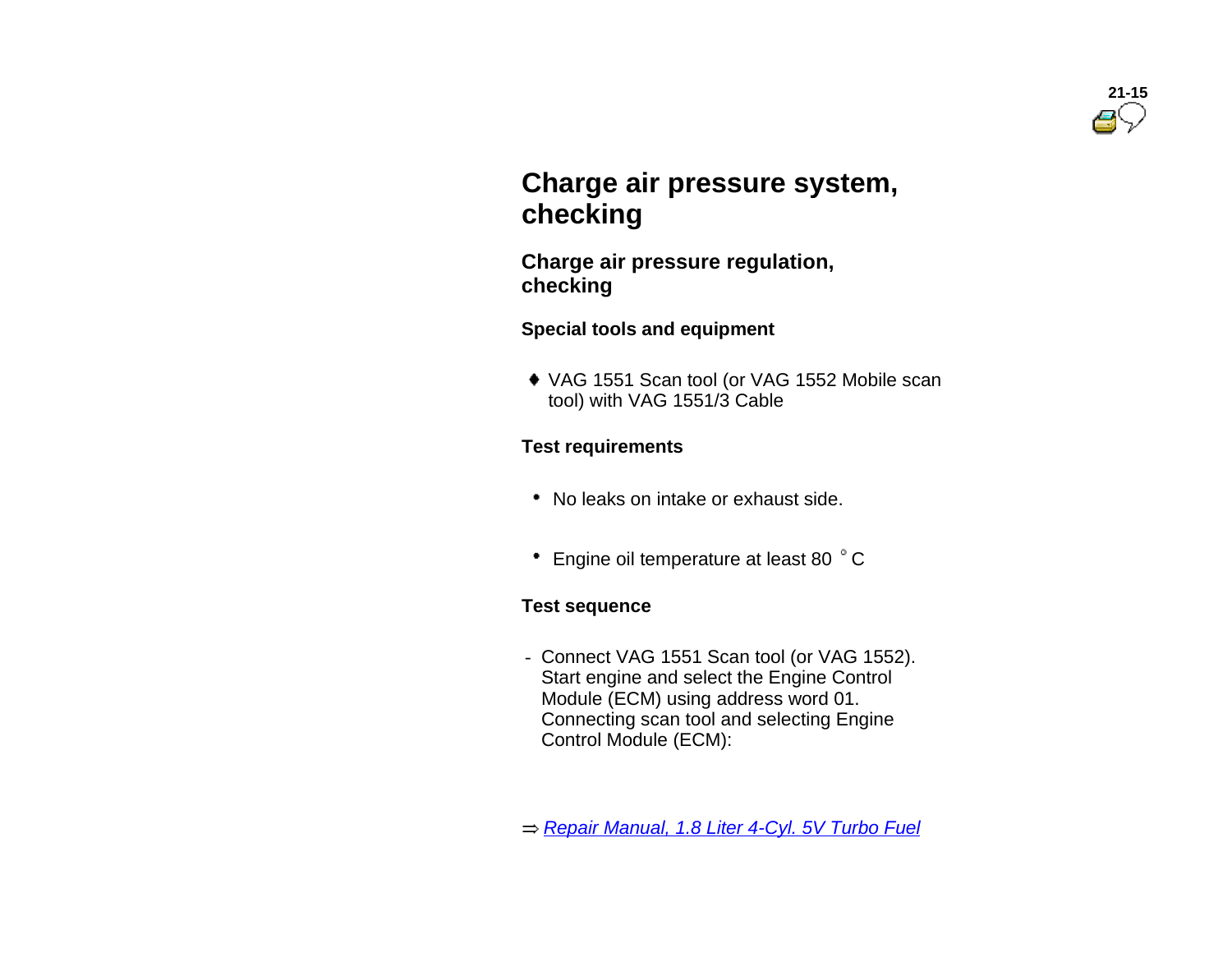*Injection & Ignition, Engine Code(s): ATW, AUG, AWM, Repair Group 01; General information for On Board Diagnostic (OBD); connecting Scan Tool (ST)*

Indicated on display:

- Press buttons -0- and -8- to select "Read measuring value block" function 08. Press -Q- button to confirm input.

Indicated on display:

**Rapid data transfer HELP** 

**Select function XX**

**Read measuring value block**

**Enter display group number XXX**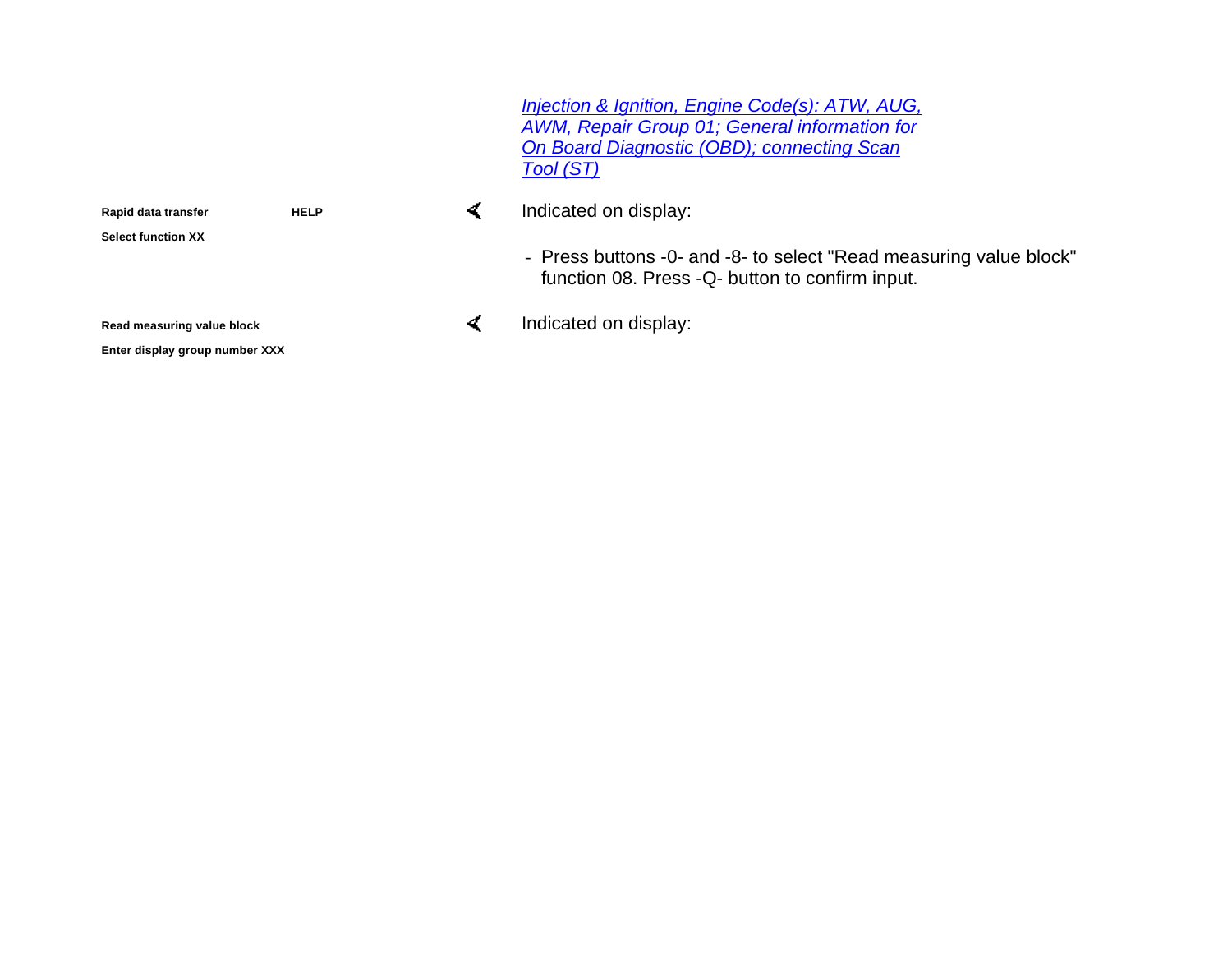

- Press buttons -1-, -1- and -4- to select "display group number 114" and then press -Q- button to confirm input.

#### Indicated on display

- Check duty cycle of wastegate bypass regulator valve during a road test or on a chassis dynamometer (at Wide Open Throttle between 1800 and 2300 RPM) in display field 4.

Specification: 5 to 95 %

If specified value is obtained:

- Press -C- button.
- Press buttons -1-, -1- and -5- to select "display group number 115" and then press -Q- button to confirm input.

#### Indicated on display

- Check actual charge pressure value in display field 4 at Wide Open Throttle (WOT):

#### **On dynamometer**

In 3rd gear or in 2nd drive mode

# **While driving**

**Read measuring value block 114 1 2 3 4**

**Read measuring value block 115** 

**1 2 3 4**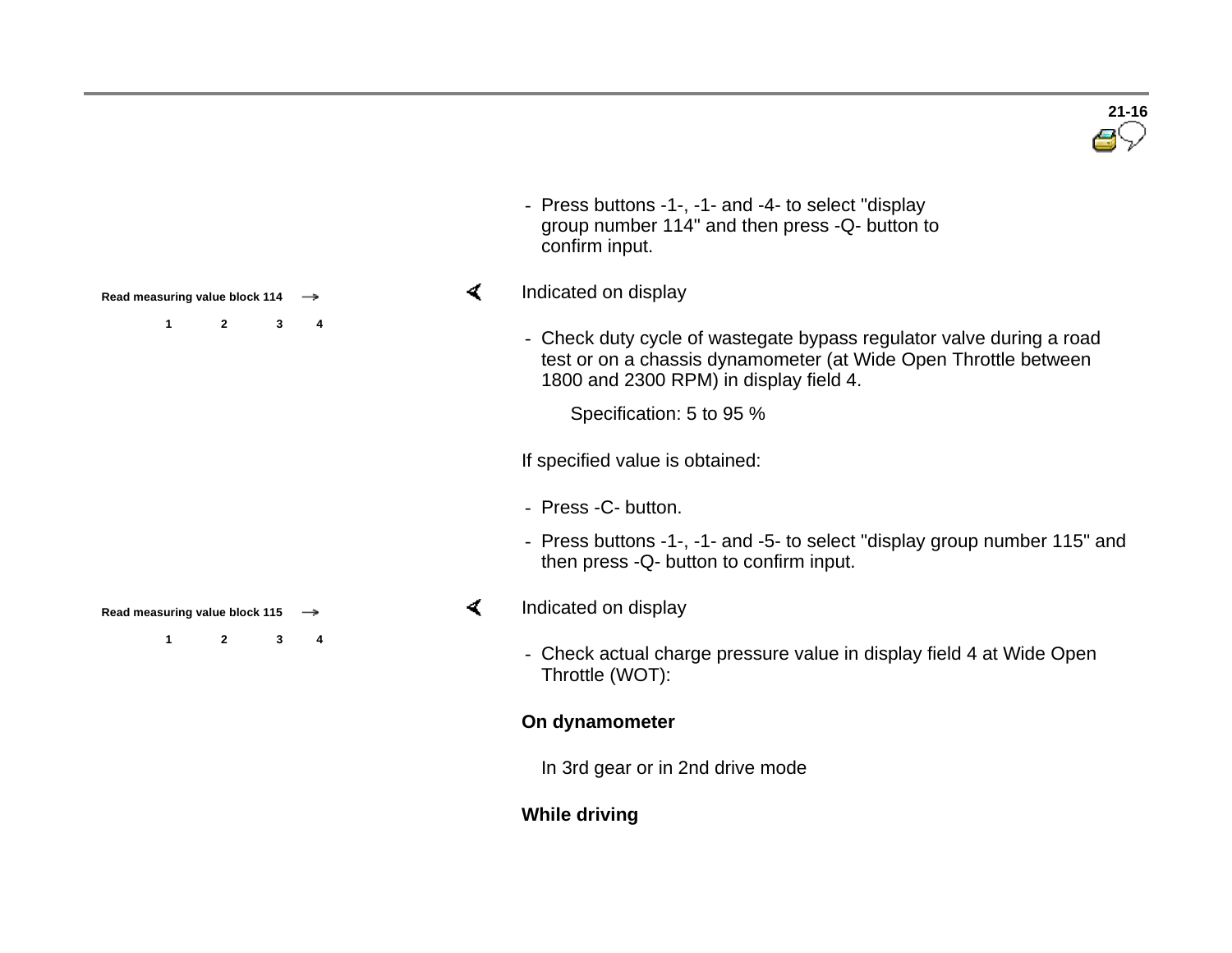Vehicles with manual transmission

- Accelerate vehicle at Wide Open Throttle (WOT) in 2nd gear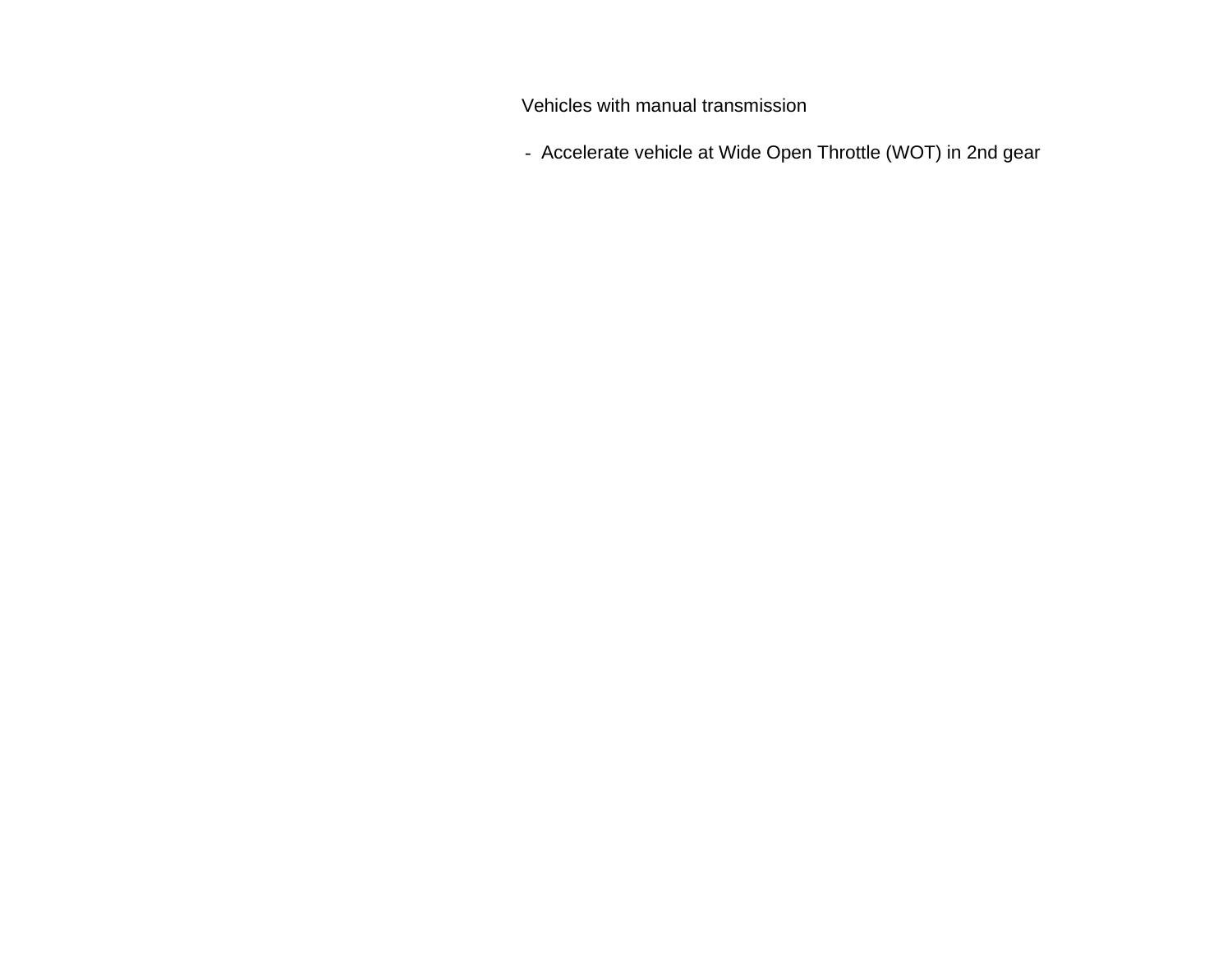

Vehicles with automatic transmission

- Manually (Tiptronic) place vehicle in 4th gear and accelerate vehicle from low speed at Wide Open Throttle (without kick down, transmission does not downshift any more).
- Press print button between 1800 and 2300 RPM and check actual charge air pressure value in display field 4.

Specification: <sup>1350</sup> to <sup>1750</sup> mbar

- Compare actual charge air pressure with specification in display field 3.

Difference: max. 100 mbar

#### *Note:*

 *Repeat measurement if charge air pressure was not fully charged or if the difference between actual and specified values was too large.*

If charge air pressure is exceeded:

- Check charge air pressure sensor  $-G31-$ Page 21-23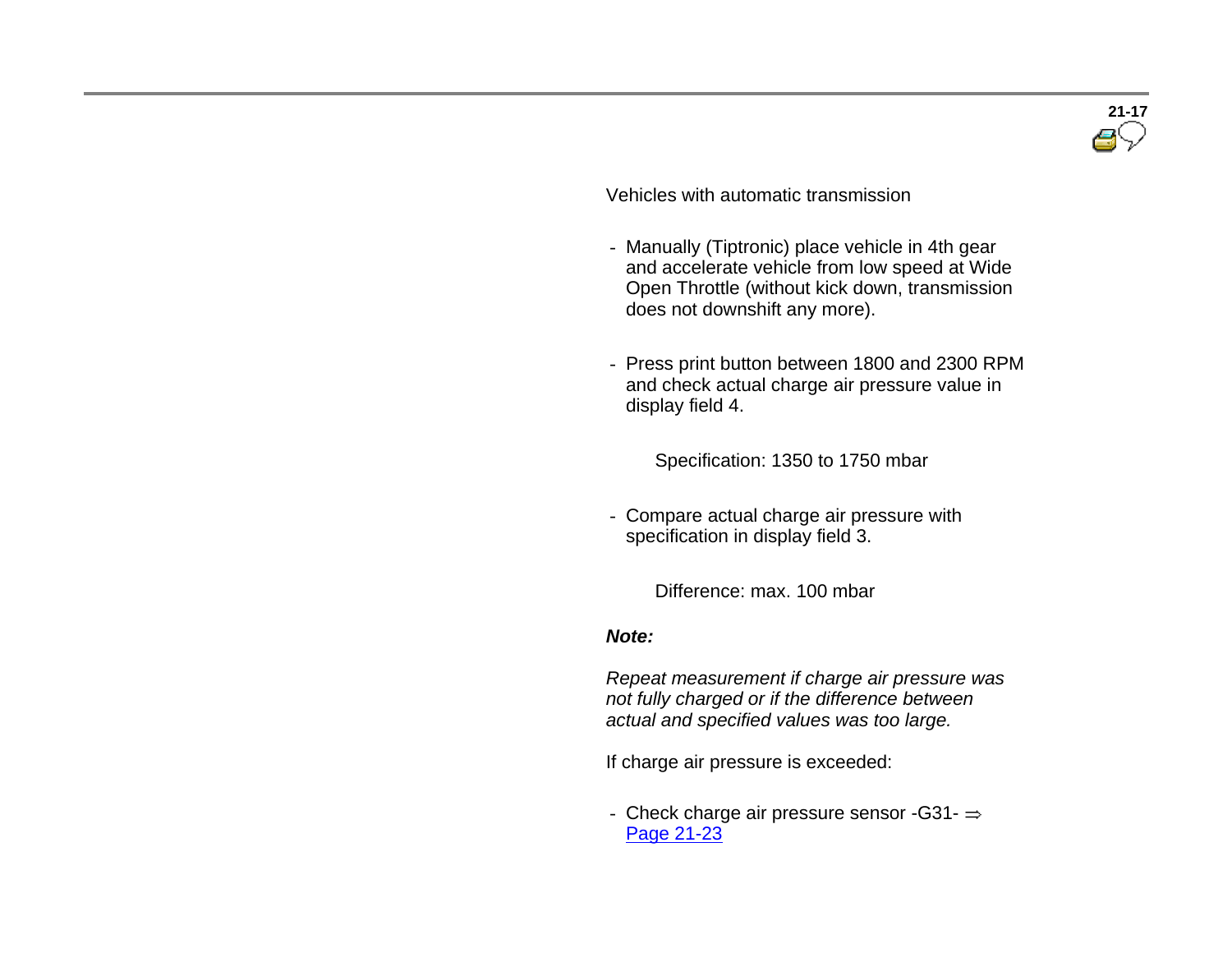- Check wastegate bypass regulator valve -N75-. (Throughput in hose from turbocharger via valve to vacuum diaphragm with connector disconnected)
- Check for proper seating of vacuum diaphragm for wastegate bypass regulator valve -N75- at turbocharger.
- Check vacuum diaphragm  $\Rightarrow$  Page 21-20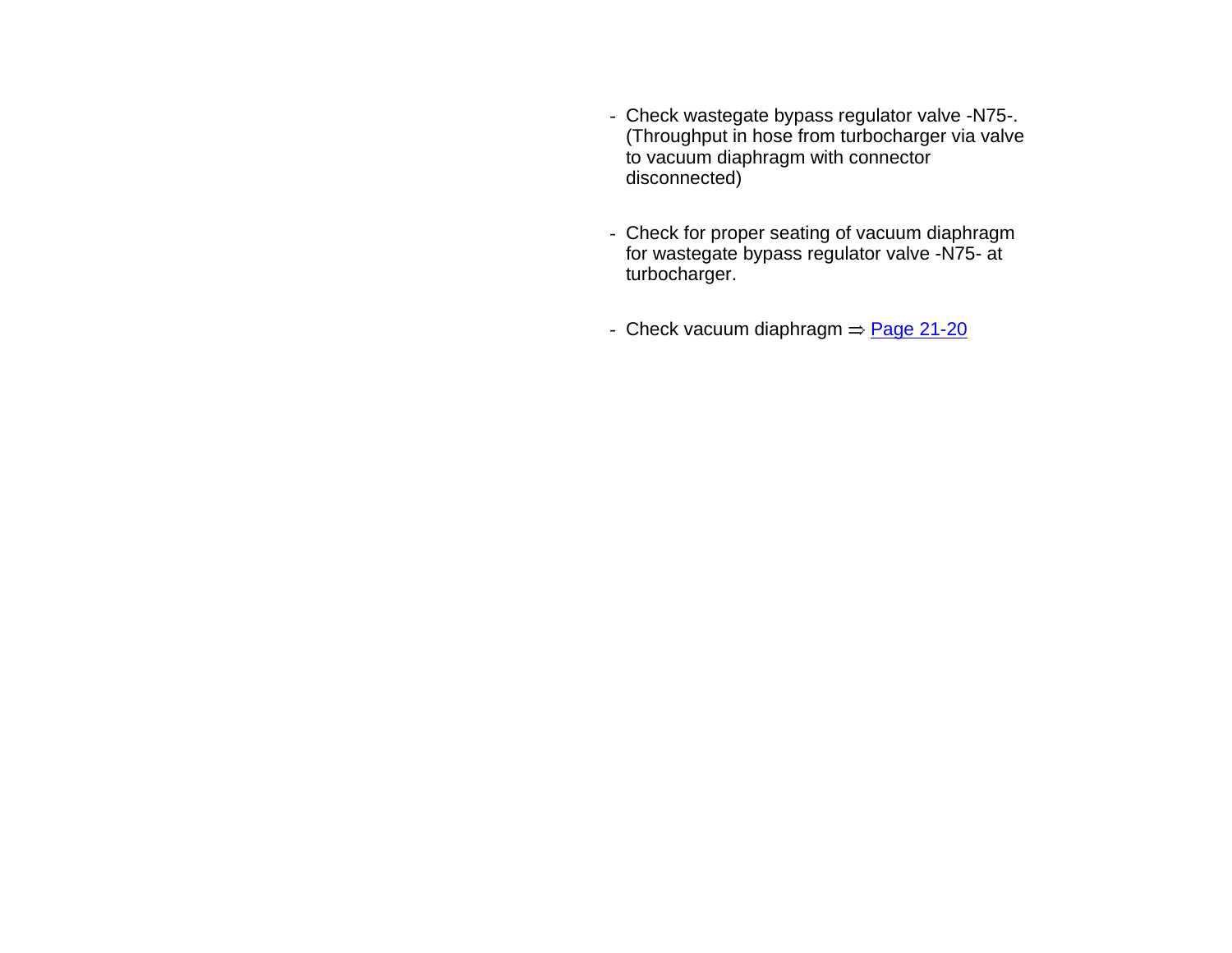

- Check bearing for shaft of wastegate bypass regulator valve in turbocharger for ease of movement. If rusted solid, replace turbocharger.

If charge air pressure is not reached:

- Check charge air pressure sensor -G31- $\Rightarrow$ Page 21-23
- Check wastegate bypass regulator valve N75-.
- Check bearing for shaft of wastegate bypass regulator valve -N75- in turbocharger for ease of movement. If rusted solid, replace turbocharger.
- Turbocharger faulty, replace.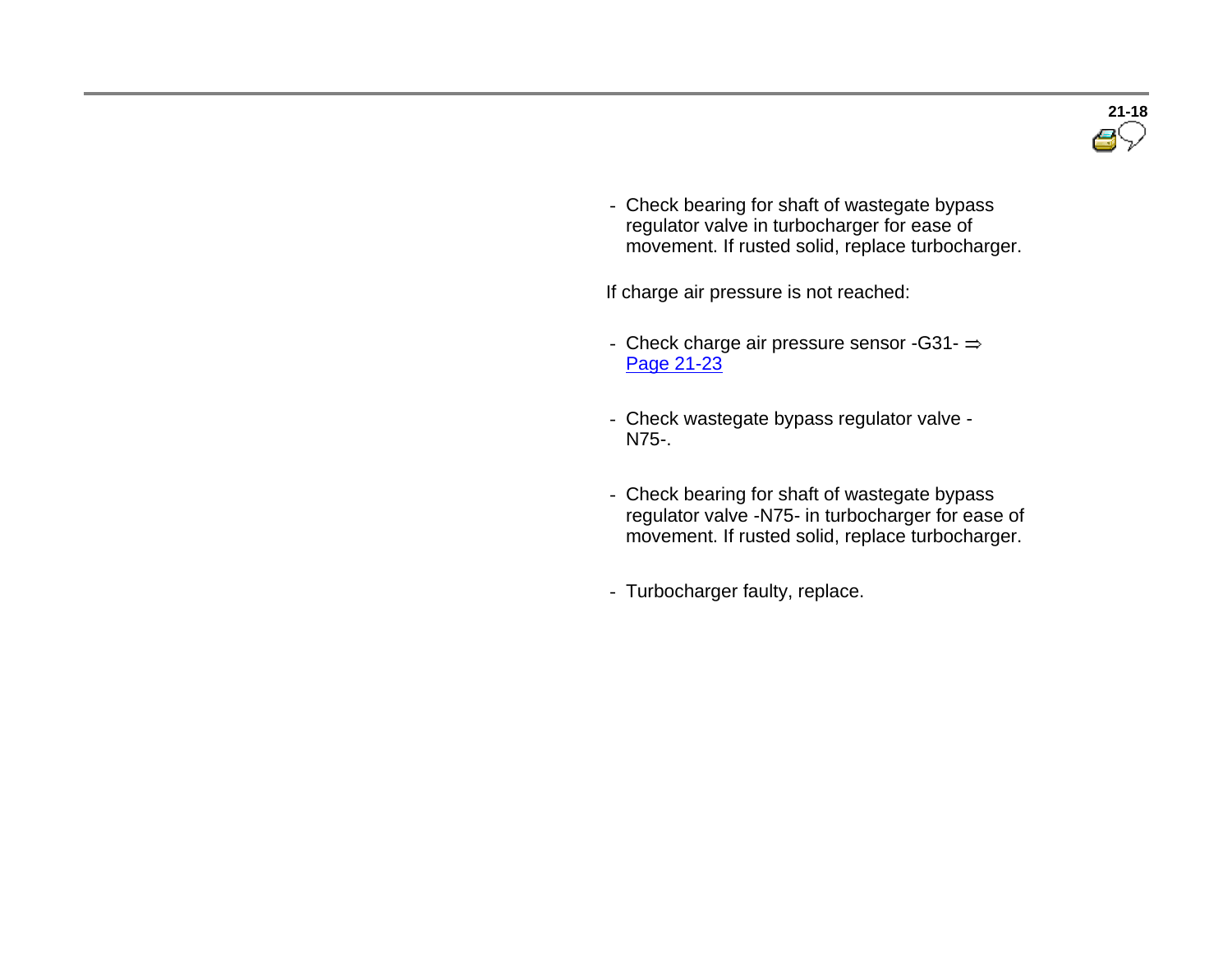

 **Wastegate bypass regulator valve -N75-, checking**

#### **Special tools and equipment**

- ◆ VAG 1526 Multimeter or VAG 1715 Multimeter
- VAG 1594 Connector test kit

#### **Test requirement**

 Output Diagnostic Test Mode (DTM) performed

 *Repair Manual, 1.8 Liter 4-Cyl. 5V Turbo Fuel Injection & Ignition, Engine Code(s): ATW, AUG, AWM, Repair Group 01; Output Diagnostic Test Mode (DTM); Performing output Diagnostic Test Mode (DTM)*

#### **Test sequence**

- Switch ignition off.

- Disconnect connector at solenoid valve for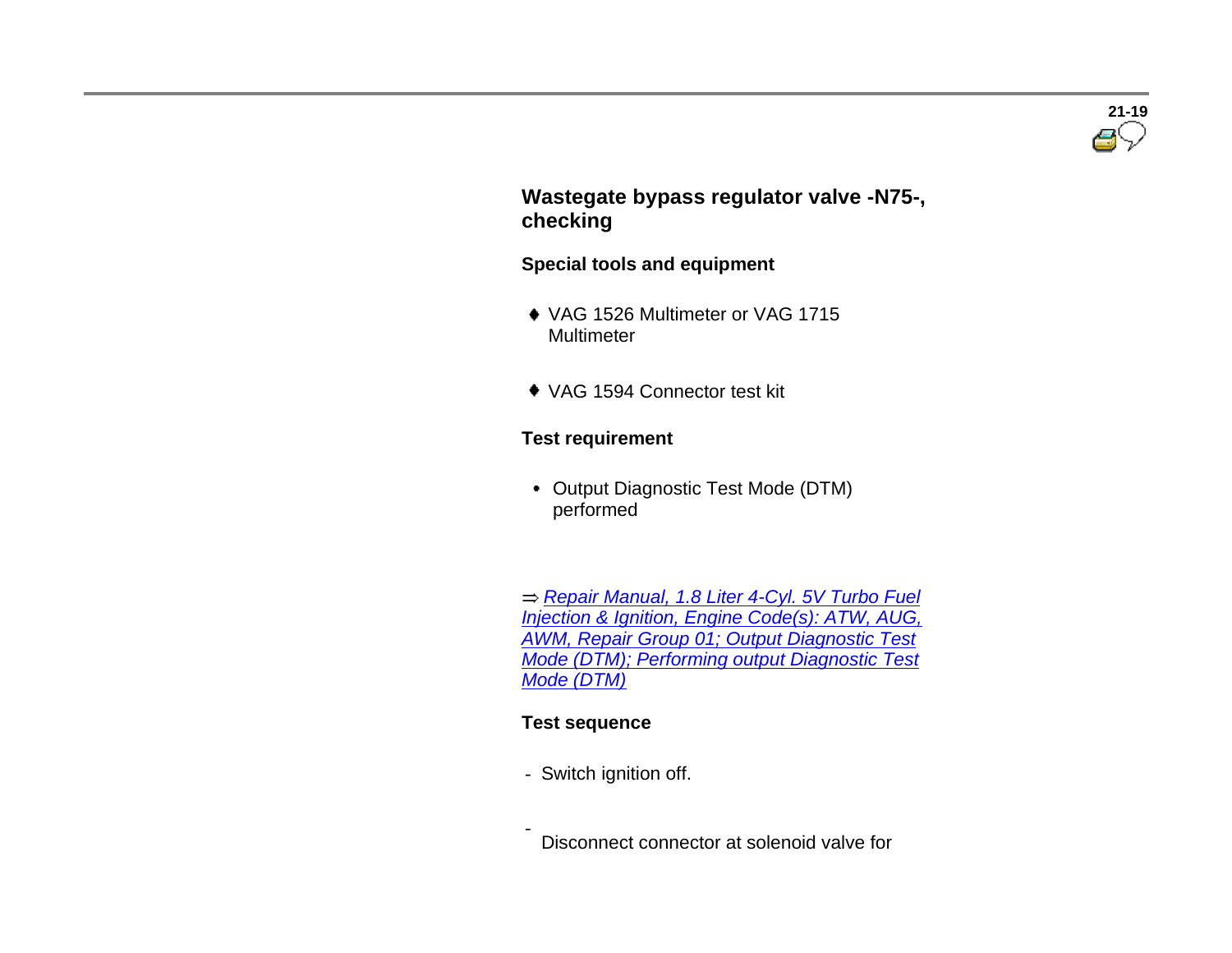

charge air pressure regulation.

- Measure resistance between terminals of valve. Specification: 25 to 35  $\Omega$ 

If specified value is not obtained:

- Replace wastegate bypass regulator valve -N75-.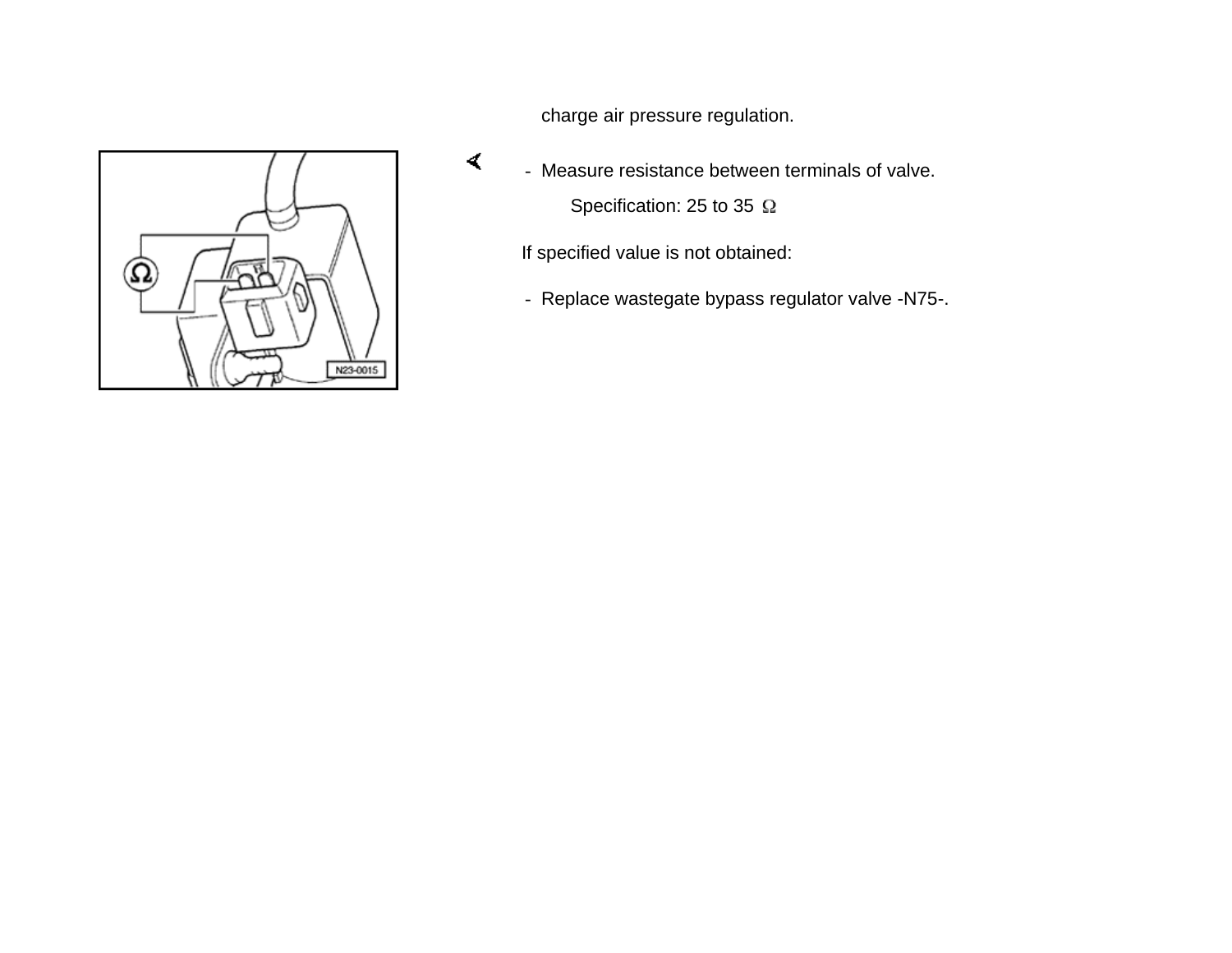

# **Vacuum diaphragm for wastegate bypass regulator valve -N75-, checking**

# **Special tools and equipment**

 VAG 1551 Scan tool (or VAG 1552 Mobile scan tool) with VAG1551/3 Cable

# **Test requirement**

• Engine oil temperature at least 80 °C

### **Test sequence**

- Disconnect connector -2- at wastegate bypass regulator valve -N75-.

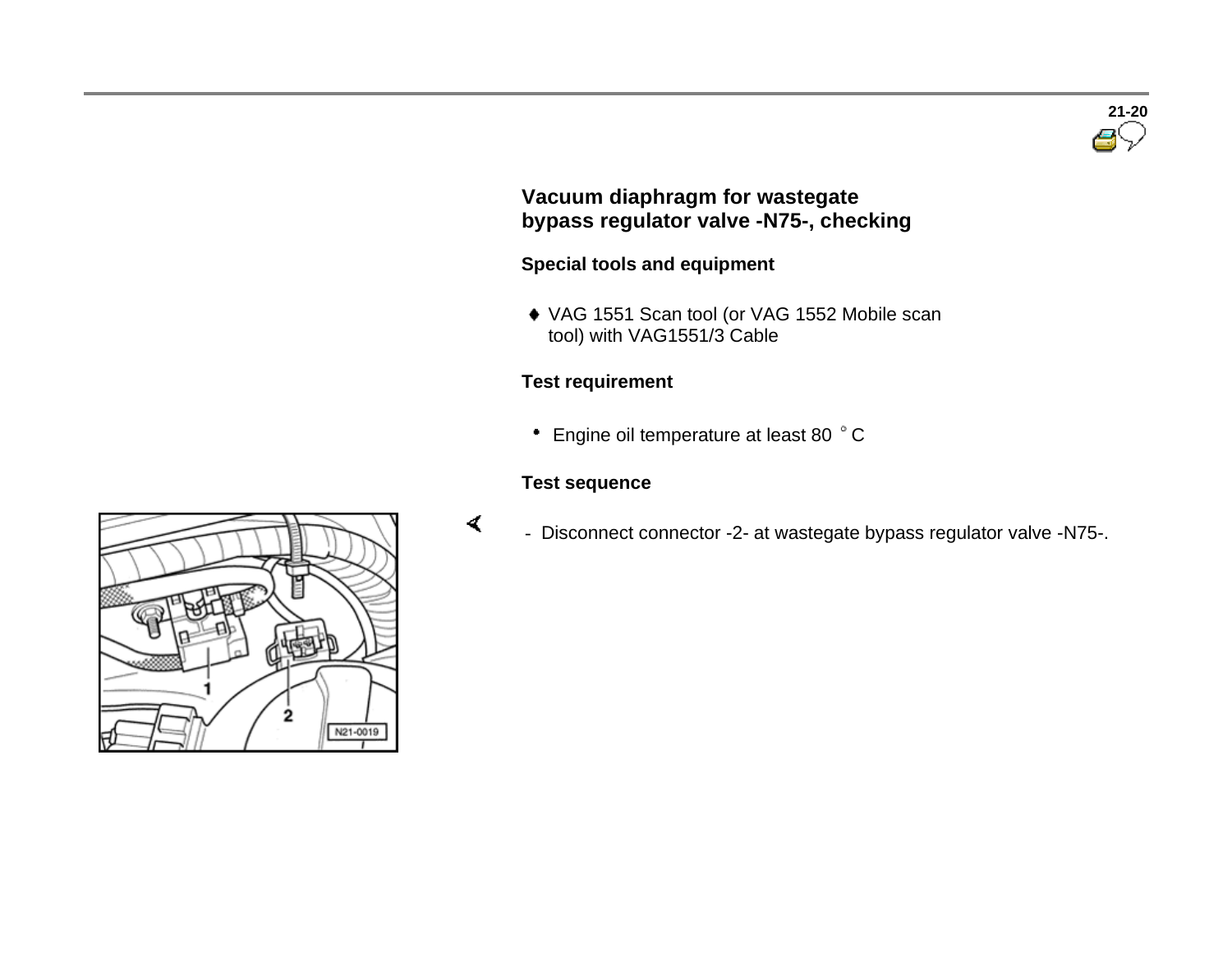



- Bring engine to maximum RPM by depressing accelerator pedal suddenly. Operating rod -2- for wastegate bypass regulator valve -N75 must move.

If operating rod does not move:

- Check lever for wastegate bypass regulator valve -N75- -1- for ease of movement. If rusted solid, replace turbocharger.

If operating rod does not move despite freely moving lever:

- Check wastegate bypass regulator valve -N75-. (Throughput in hose from turbocharger via valve to vacuum diaphragm with connector disconnected)

If solenoid valve is OK:

- Replace turbocharger  $\Rightarrow$  Page 21-4, item no. 28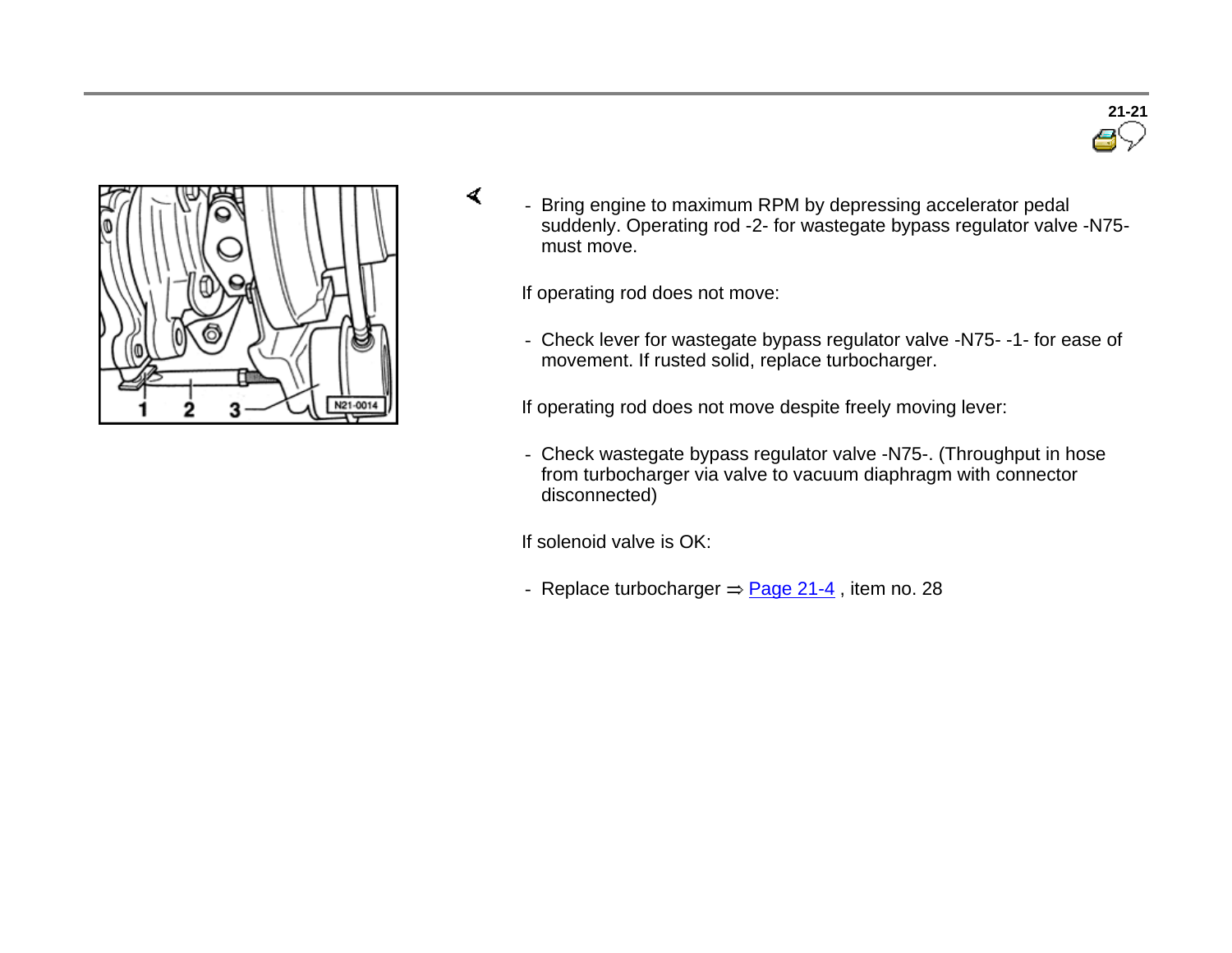





#### **Special tools and equipment**

VAG 1390 Hand vacuum pump

#### **Test requirement**

• Performance deficiency or tip-in shocks

#### **Test sequence**

#### *Note:*

 $\blacktriangleleft$ 

*The deceleration shut-off valve is located in front of the turbocharger. It is opened by vacuum during deceleration and at idle.*



- Connect VAG 1390 Hand vacuum pump to vacuum connection for deceleration shut-off valve.
- Operate hand vacuum pump. Deceleration shut-off valve must open (arrow).
- Operate ventilation valve at vacuum pump. Deceleration shut-off valve must close (arrow)

If deceleration shut-off valve does not open or does not close, replace valve.

*Note:*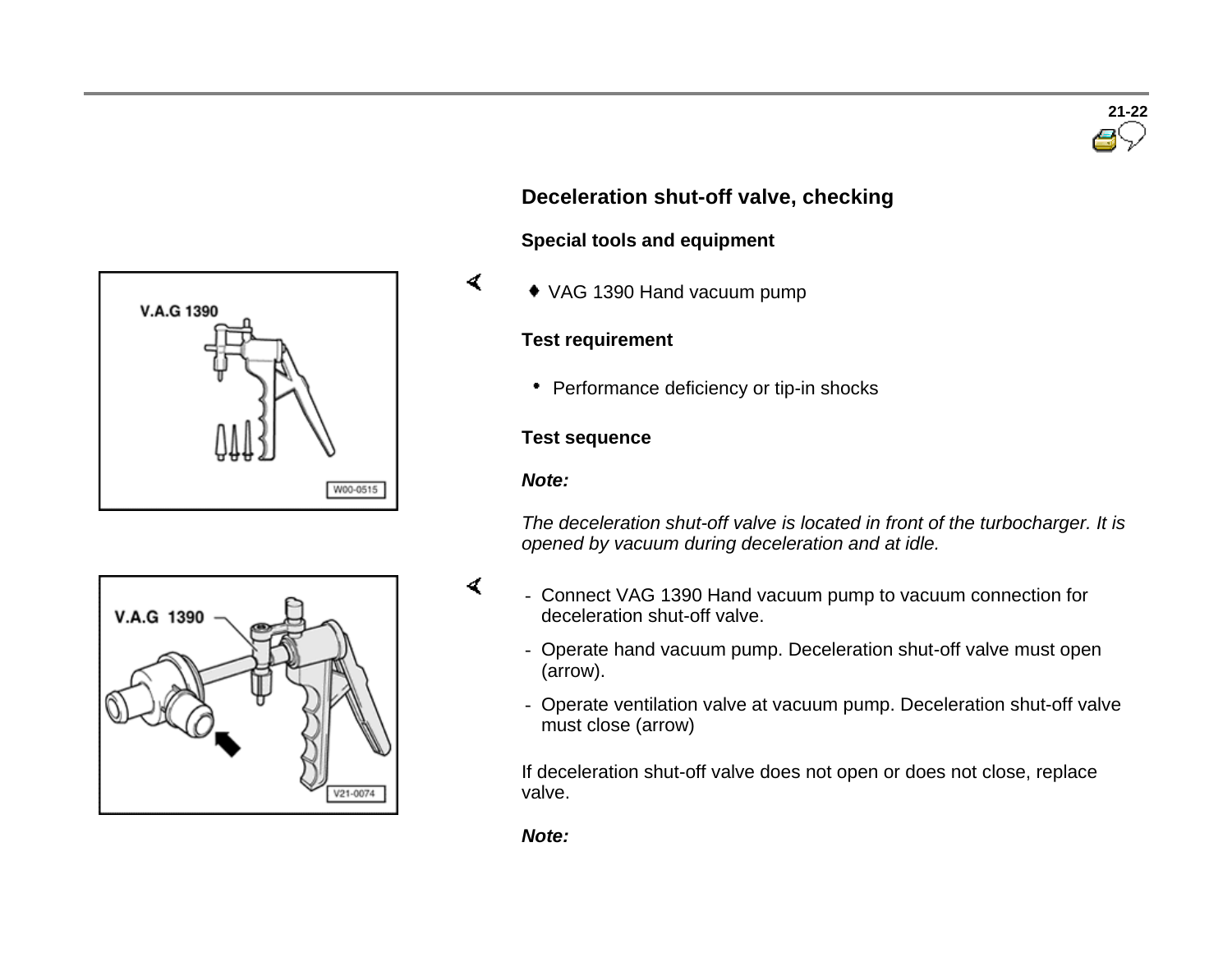*Secure connections of deceleration valve using screw-type clamps.*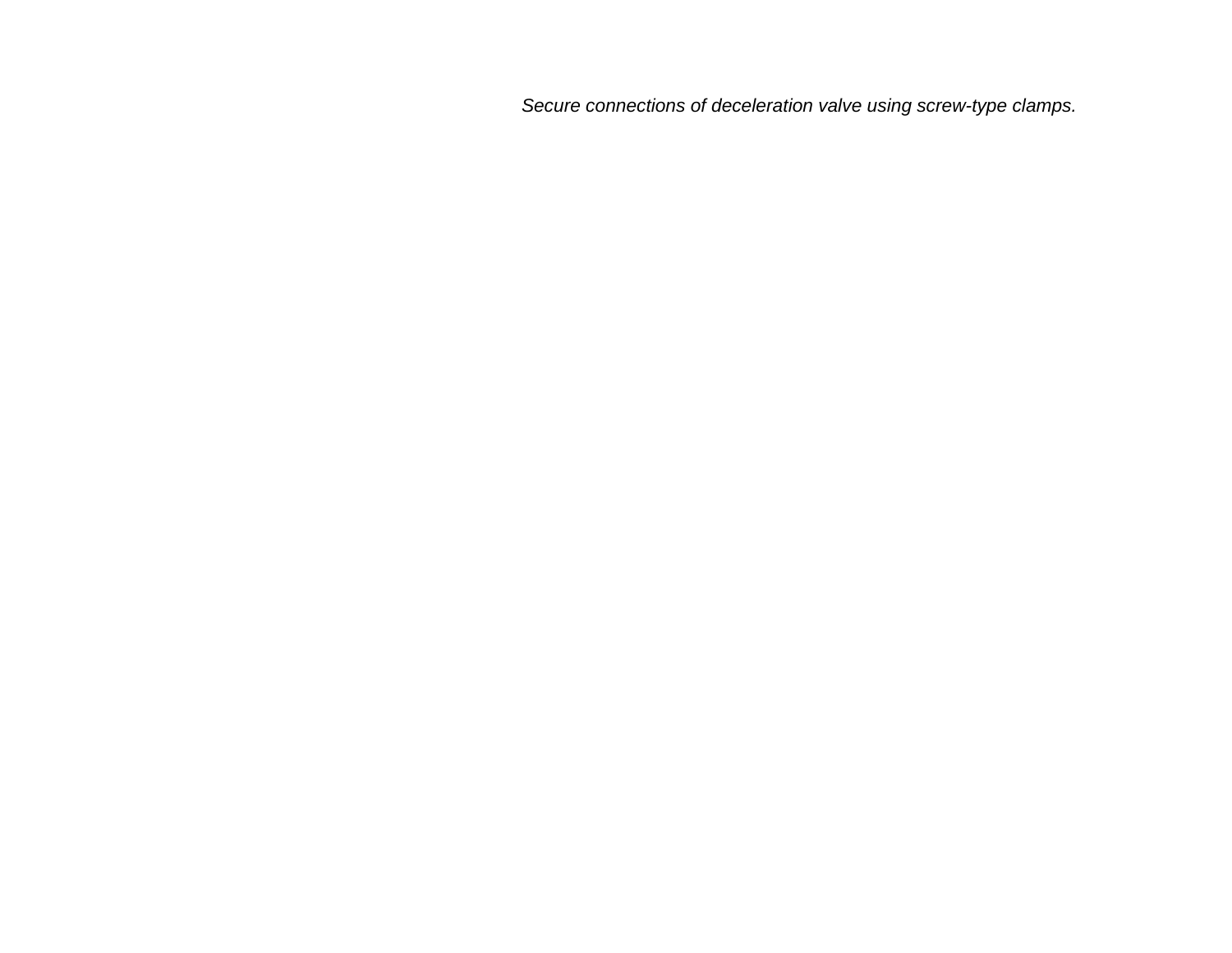



# **Charge air pressure sensor, checking**

# **Test requirement**

On Board Diagnostic (OBD) recognized a malfunction and stored a DTC in DTC memory.

# **Special tools and equipment**

- VAG 1526A Multimeter
- VAG 1594A Connector test kit
- VAG 1598/31 Test box
- Wiring diagram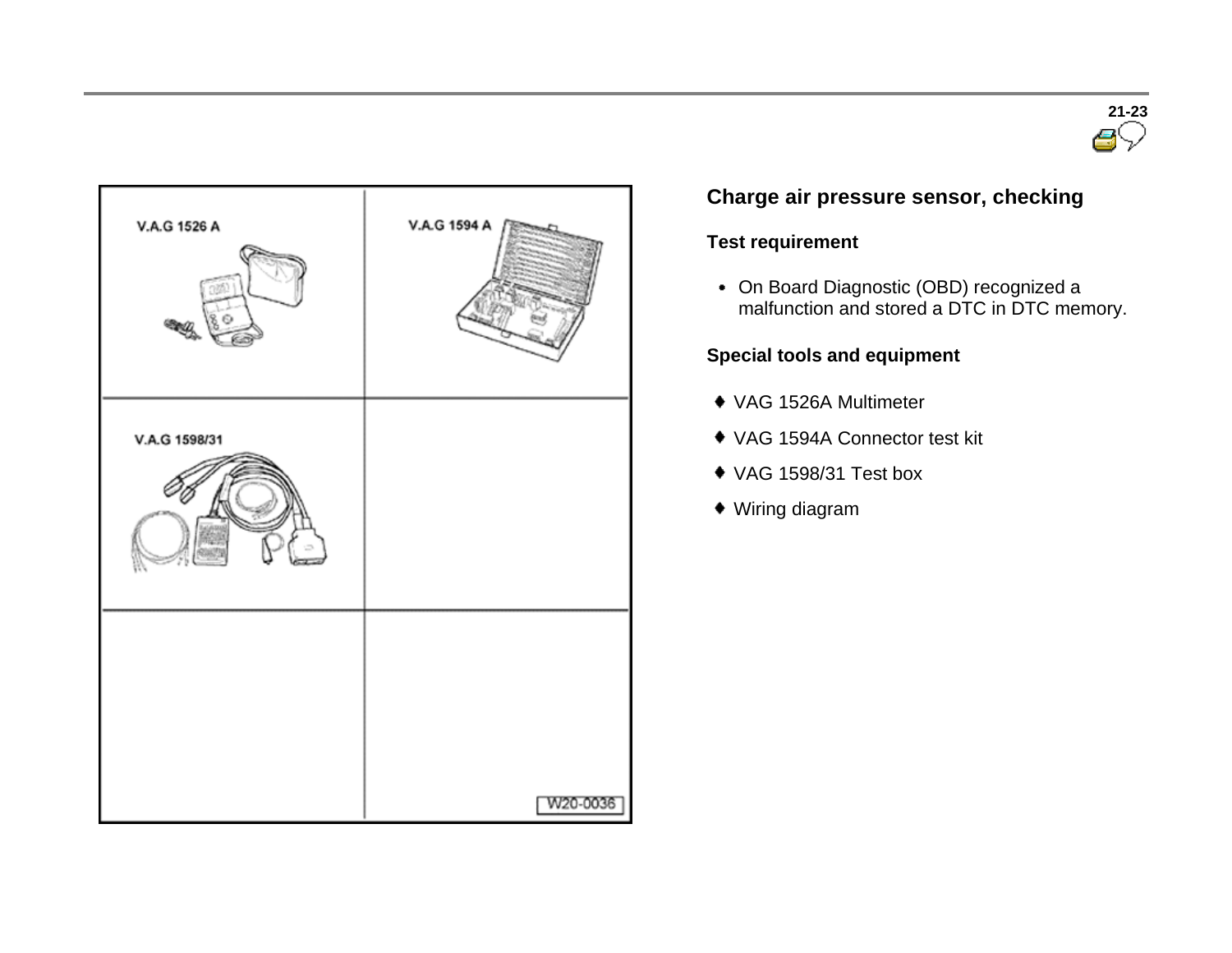

#### **Checking voltage supply and wiring to control module**

- Switch ignition off.
- $\blacktriangleleft$  - Disconnect 4-pin connector -2- from charge air pressure sensor -G31- - 2-.





- Use adapter cables from VAG 1594 to connect multimeter to terminals 1 + 3 of connector for voltage measurement.
	- Switch ignition on.

 $\blacktriangleleft$ 

Specification: at least 4.5 V

- Switch ignition off.

If specified value is not obtained: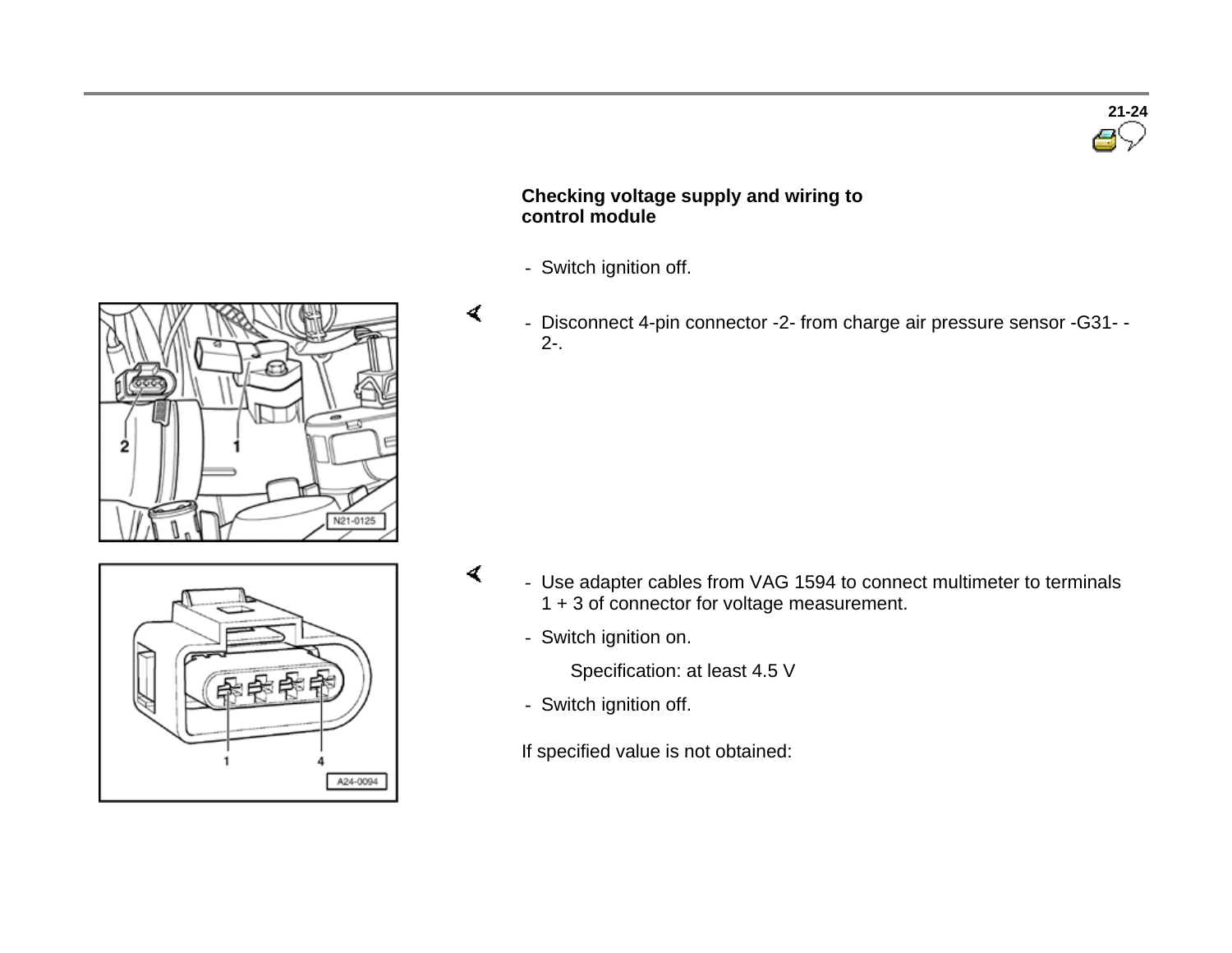





- A24-0094
- Check for open circuits in wires between test box and connector according to wiring diagram.
	- Terminal 1 + socket 108

 $\blacktriangleleft$ 

- Terminal 2 + socket 98
- Terminal 4 + socket 101
- Wire resistance: max:  $1.5 \Omega$
- Check wires for shorts among one another.

If no malfunctions are found in the wires and there was voltage between terminals  $1 + 3$ :

- Check function  $\Rightarrow$  Page 21-26

If no errors are found in wires and there was no voltage between terminals  $1 + 3$ :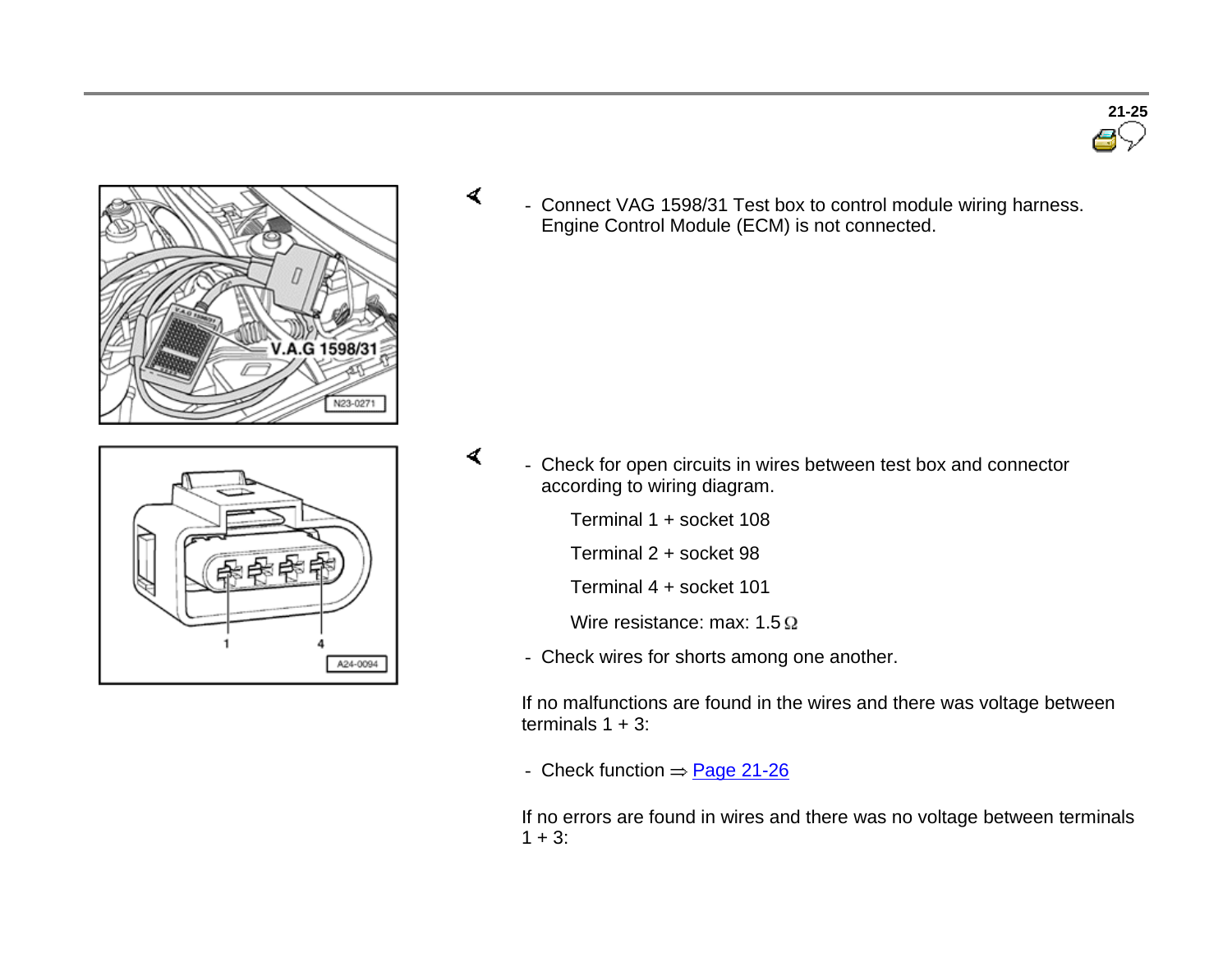# **21-26**

- Replace Engine Control Module (ECM):

 *Repair Manual, 1.8 Liter 4-Cyl. 5V Turbo Fuel Injection & Ignition, Engine Code(s): ATW, AUG, AWM, Repair Group 24; Engine Control Module (ECM), replacing*

#### **Checking function**

- Connect VAG 1598/31 Test box to control module wiring harness and to control module.
	- Re-connect connector at charge air pressure pressure sensor -G31-.
	- Connect multimeter to socket 101 and socket 108 for voltage measurement.
	- Start engine and measure voltage.

Specification: 1.80 to 2.00 volts

- Bring engine to RPM by depressing accelerator pedal suddenly.

Specification: 2.00 to 3.00 volts

If specified values are not obtained:

- Replace the charge air pressure sensor -G31-.

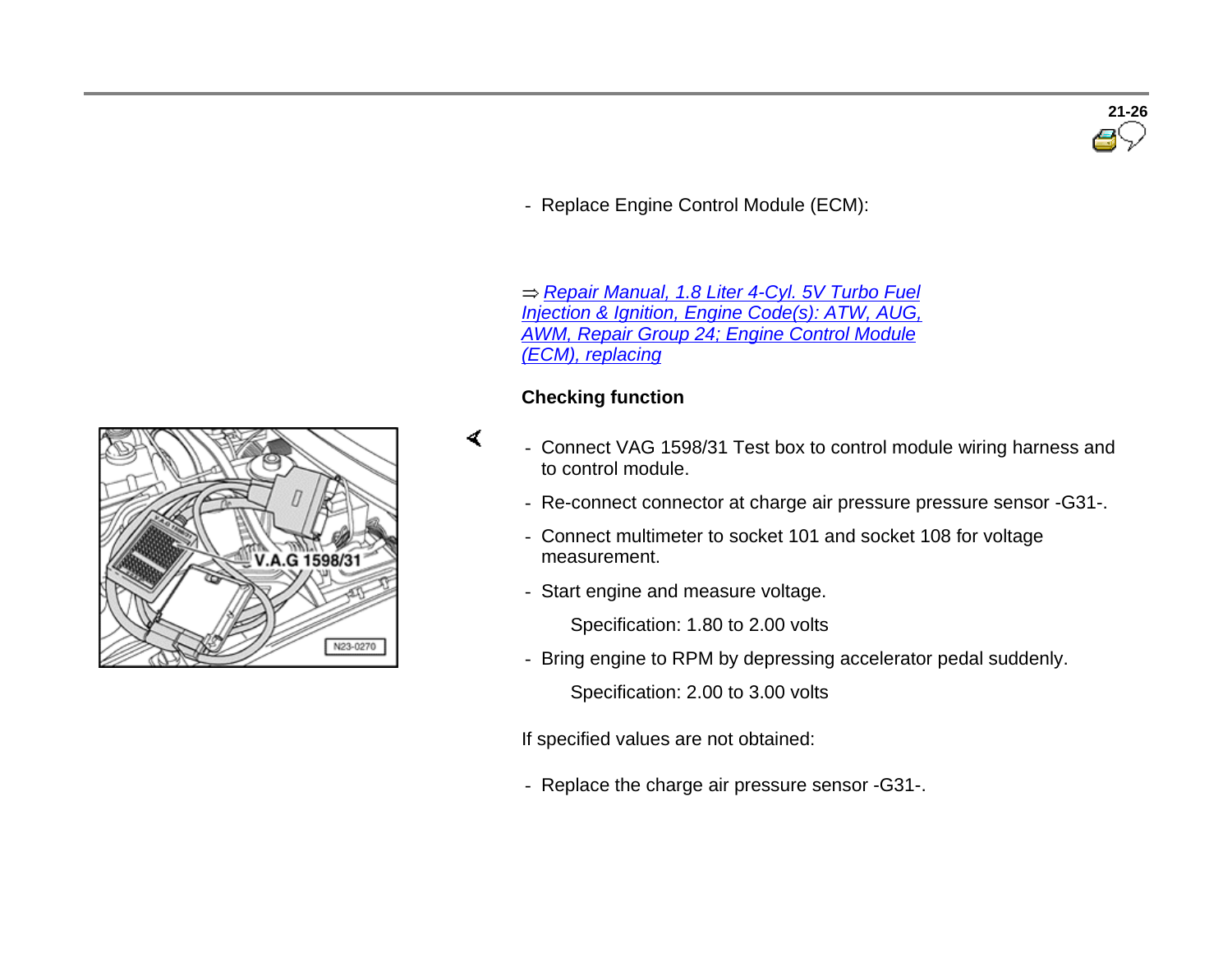

# **Recirculating valve for turbocharger, checking**

 Valve opens between connection to intake manifold and connection to deceleration shut-off valve with no voltage Connection to vacuum reservoir is closed.

#### **Test requirement**

# **Not for engine code AUG**

• Output Diagnostic Test Mode (DTM) performed

 *Repair Manual, 1.8 Liter 4-Cyl. 5V Turbo Fuel Injection & Ignition, Engine Code(s): ATW, AUG, AWM, Repair Group 01; Output Diagnostic Test Mode (DTM); Performing output Diagnostic Test Mode (DTM)*

# **Test sequence**

- Switch ignition off.
- Disconnect connector from recirculating valve for turbocharger -N249-.

7 7